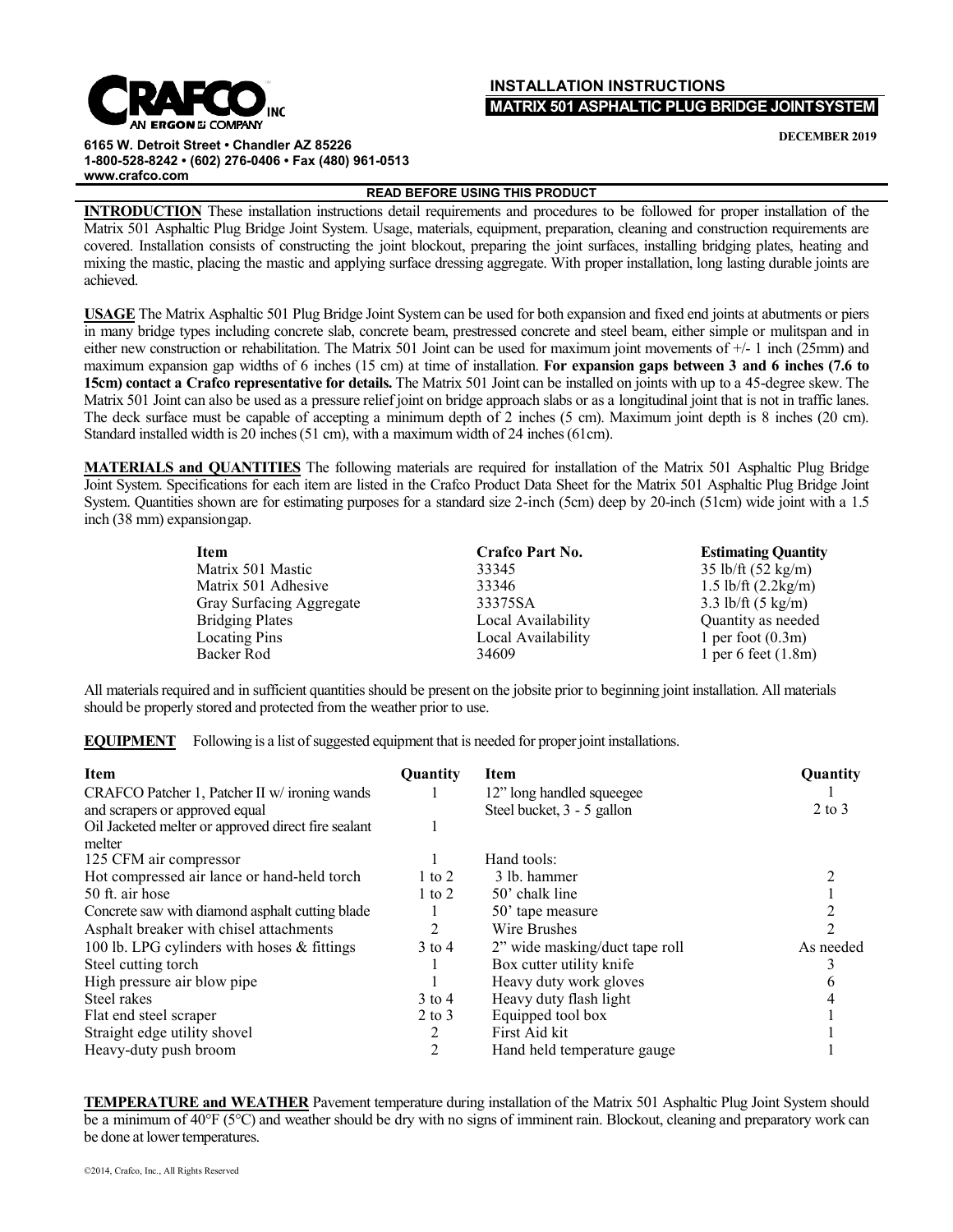**BLOCKOUT PREPARATION** The Matrix 501 Joint shall be centered within 1inch (25 mm) over the existing expansion joint gap to the recommended width of 20 inches (50cm). If needed, due to site conditions, joint width can be increased to a maximum of 24 inches (61 cm). Saw cut the pavement transversely at the determined width which is normally 10inches (25cm) on each side of the expansion gap centerline, and parallel to the expansion gap through the surfacing and down to the concrete deck. Remove all material between the saw cuts, including the waterproofing, riser bars, old expansion joint material and loose concrete from the bridge deck. This will form the bridge joint blockout. The blockout must be cut to a minimum depth of 2inches (50mm). In some case, this may require scarifying of the concrete bridge deck with a small scabbler. Abrasive blasting may be required to obtain intact surfaces. The joint expansion gap shall be cleaned of all loose debris. Care should be taken to yield a level joint base. The blockout base should be clean, intact and sound, and should be flat without elevation differences greater than 1/8 inch (3 mm) across the joint expansion gap. If the joint surfaces are not level, the steel plate may not bridge the joint correctly and may rock and displace under traffic loadings causing debonding or cracking of the installed joint. A properly installed and cured rapid setting concrete patch material may be used to level the joint surfaces. Additional substrate material may also be removed to level the joint surfaces. When removing the loosened surfacing, care should be taken to not damage the deck.

**CLEANING, DRYING** The joint blockout shall be further prepared by cleaning and drying all horizontal and vertical surfaces and at least 6 inches (15 cm) of the road surfacing adjacent to the vertical saw cuts with a hot compressed air (HCA) lance. If there is an interruption due to weather or other causes, the cleaning and drying operations are to be repeated prior to continuing with joint installation.

## **SEALING and BRIDGING the JOINT EXPANSION GAP**

**Backer Rod** - Backer rod capable of withstanding elevated temperature of the binder shall be placed into expansion joint gaps that are  $1/8$  inch (3mm) or wider. Place the backer rod at a minimum depth of  $\frac{1}{2}$  inch (12mm) and not exceeding 1 inch (25mm).

**Matrix 501 Adhesive -** Heat Matrix 501 Adhesive in a melter with effective agitation that meets requirements of appendix X1.1 of ASTM D6690 or heat in an approved direct fired machine. Direct fired melters must be small (50 gallons (190L) maximum) and must be bottom fired. The Matrix 501 Adhesive can only be heated to application temperature once when using a direct fire melter. The unit must be capable of safely heating product to 400°F (204°C). CAUTION: Do not agitate when adding product due to splashing. To use, adhesive is heated to between the recommended installation temperature and the maximum (safe) heating temperature of 380 to 400°F (193 to 204°C). Pour heated Matrix 501 Adhesive into the expansion gap, overfilling, and spreading the adhesive on the bottom deck surface of the joint blockout on each side of the expansion gap, at a depth 1/8 inch (3mm) and to extend just beyond the edges of the bridging plates. The Matrix 501 Adhesive forms a flexible adhesive bond between the bridging plate and the bottom surface of the joint blockout.

**Bridging Plates -** Bridging plates are then immediately placed by centering over the expansion gap and butt jointing to cover the entire joint length and then embedded into the hot Matrix 501Adhesive. Use centering pins placed through the holes in the bridging plates and down into the expansion gap to assure proper centering. Bridging plates shall be cut to the appropriate length to extend the full length of the joint without overlap. For expansion gaps up to 3 inches (7.6 cm) wide,  $\frac{1}{4}$  inch (6.4 mm) thick bridging plates that are 8 inches (20 cm) wide shall be used. For expansion gaps between 3 and 6 inches (7.6 to 15 cm) wide, 3/8-inch (10 mm) thick plates that are 12 inches (30cm) wide shall be used. Plate length shall be between 36 and 60 inches (0.9 to 1.5 m). Plates shall be clean, free from surface rust, oil, or other residues and contaminants when installed.

**TANKING (COATING) the JOINT BLOCKOUT** All prepared exposed horizontal and vertical surfaces of the joint blockout, including the bridging plates, shall be tanked (coated) with hot Matrix 501 Adhesive. Pour Matrix 501 Adhesive into the joint blockout and spread to coat all exposed surfaces. The adhesive coating shall achieve a minimum thickness of 1/32 inch (1mm) and should not exceed 1/8 inch (3mm) throughout. The adhesive application temperature shall be between 380 and 400°F (193 and 204°C).

**MELTING AND HEATING THE MATRIX 501 MASTIC** Matrix 501 Mastic is supplied in solid form in a meltable plastic bag in a cardboard box. The aggregate and polymer modified binder are pre-measured and packaged and are not pre-mixed. To use, the bag of Matrix 501 Mastic is removed from the box and then placed in a Crafco Patcher I or II melter or other approved melter to heat and mix the product. If inappropriate melters are used, improper material mixing and heating, application difficulties, pump system damage and extreme wear can result. The melter must be equipped with an effective horizontal agitator system that is able to maintain a uniformly mixed product, have a thermostatically controlled hot oil jacketed heating system and have an effective means of dispensing product. During heating, the heat transfer oil should not exceed 525˚F (274˚C). Agitation should begin as soon as the material is melted sufficiently for the agitator to turn. Additional material can then be added to the melter. Heating and agitation should continue until all added material has been mixed and is between 380 - 400˚F (193 - 204˚C). Additional material can be added as product is used and the quantity in the melter decreases. When adding additional material, the agitator must be stopped. After the additional material is added, agitation is to be immediately resumed and application shall not resume until required temperatures are reached and all added material has melted, becoming well mixed with no uncoated aggregate. During application and while product is hot, agitation shall be continuous (except when adding additional material) to guard against aggregate settlement. If aggregate settles in melter, it may be difficult to agitate product. For best performance, it is recommended that the melter be emptied or only small amounts of be left in the melter at the end of each work day.